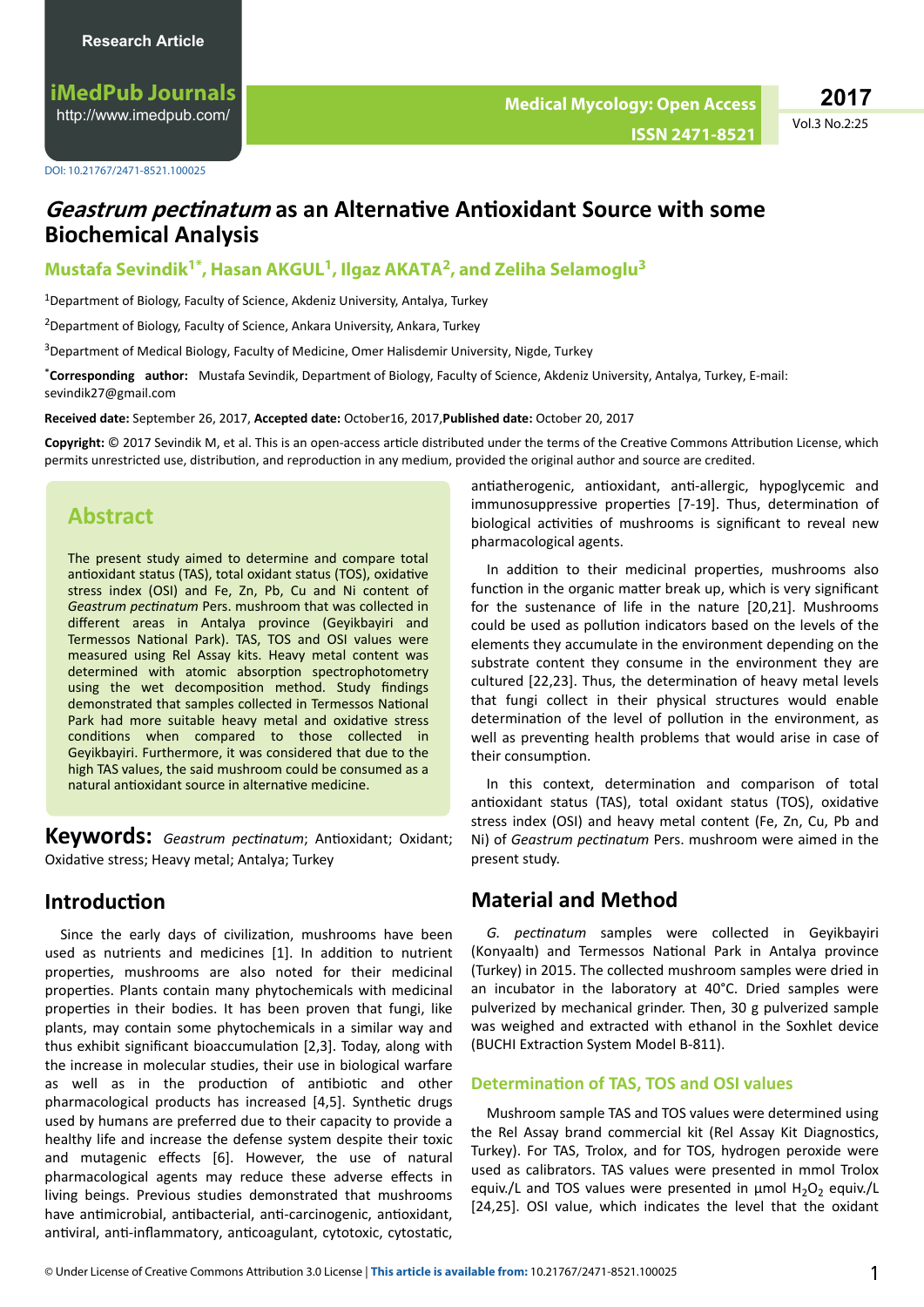**ISSN 2471-8521** Vol.3 No.2:25

compounds in the mushroom was inhibited by antioxidant compounds, was calculated with the formula below [25]:

$$
OSI = \frac{TOS, \mu \text{ mol} H_2O_2 \text{equiv} \cdot / L}{TAS, \text{mmol} \text{ Trolox} \text{equiv} \cdot / L \text{ X 10}}
$$

### **Determination of heavy metal content**

The heavy metal content in the mushroom samples were determined with wet decomposition method. For this purpose, mushroom samples were initially dried at 40°C and then pulverized. One gram pulverized sample was weighed in 3 replicates and placed in 50 ml glass beakers. 10 ml  $HNO<sub>3</sub>$  was added. The samples were then stored at ambient temperature for 1-2 days. Then the beakers were heated with a hot plate until the solution became clear. Then, 10 ml concentrated HCI was added and the heating process was repeated. Then, 20 ml diluted HCl was added to the solution and the solution was prepared for analysis by filtration [26]. The element concentrations of the prepared solutions were determined with a Perkin Elmer (AAnalyst 400) instrument.

### **Results and Discussion**

### **TAS, TOS and OSI Values**

*G. pectinatum* ethanol extract TAS (mmol/L), TOS (μmol/L) and OSI values were determined with Rel Assay kits. The values are presented in **Table 1**.

|                            | TAS               | <b>TOS</b>      | OSI               |
|----------------------------|-------------------|-----------------|-------------------|
| Termessos National<br>Park | $1.091 \pm 0.075$ | 7.553<br>0.274  | $0.692 \pm 0.023$ |
| Geyikbayiri                | $1.278 \pm 0.032$ | 13.858<br>0 154 | $1.084 \pm 0.015$ |

Table 1: TAS, TOS and OSI Values of *G. pectinatum*.

The TAS values for the *G. pectinatum* samples collected in Geyikbayiri and Termessos National Park were 1.278 and 1.091

**Table 2:** Heavy metal levels of *G. pectinatum*.

mmol/L, respectively. The TOS values for the same samples were determined as 13.858 and 7.553 µmol/L, respectively. OSI values were 1.084 and 0.692, respectively. In previous oxidative stress studies conducted on various mushrooms, it was determined that *Tricholoma terreum* (Schaeff.) P. Kumm TAS value was 0.38, and *Coprinus micaceus* (Bull.) Fr. TAS value was 0.46, Pleurotus eryngii (DC.) Quél. TAS value was 1.93, *Auricularia auricula* (L.) Underw. TAS value was 1.010, and *Trametes versicolor* (L.) Lloyd TAS value was 0.820 [3,27,28]. In comparison with the above mentioned values, it was found that TAS values of the samples collected in two different areas in the present study were lower than *P. eryngii* mushroom. It was also determined that the samples collected in two different areas had higher TAS values when compared to *T. terreum*, *A. polytricha*, *A. auricula* and *T. versicolor* mushrooms. It was found in previous studies that *T. terreum* TOS value was 16.76, *C. micaceus* TOS value was 16.87, *A. auricula* TOS value was 23.910 and *T. versicolor* TOS value was 17.760. OSI value of *T. terreum* was determined as 4.41, OSI value of *C. micaceus* was determined as 3.67, OSI value of *A. auricula* was determined as 2.367 and OSI value of *T. versicolor* was determined as 2.166 [3,26]. In comparison with these studies, it was determined that the TOS and OSI values of the samples collected in two different areas in the present study were lower. In the current study, it could be argued that Geyikbayırı and Termessos National Park were more suitable environments for the growth of mushrooms based on oxidative stress status when compared to the areas where *T. terreum*, *C. micaceus*, *A. auricula* and *T. versicolor* mushrooms grew. It could also be argued that *G. pectingtum* could be consumed as a natural antioxidant source due to its high total antioxidant levels.

#### **Heavy metal content**

Soil and *G. pectinatum* mushroom Fe, Zn, Cu, Pb and Ni content were determined in the conducted analyses and presented as average ± Std in **Table 2**.

|                                        | Fe                 | Zn               | Сu               | Pb               | Ni               |
|----------------------------------------|--------------------|------------------|------------------|------------------|------------------|
| G. pectinatum (Termessos- Mushroom)    | $291.45 \pm 5.73$  | $18.60 \pm 5.37$ | $9.57 \pm 2.44$  | $8.09 \pm 0.77$  | $0.07 \pm 0.01$  |
| G. pectinatum (Termessos-Soil)         | $601.75 \pm 7.77$  | $27.13 \pm 2.33$ | $28.49 \pm 0.61$ | $35.63 \pm 2.61$ | $42.68 \pm 1.58$ |
| G. pectinatum (Geyikbayiri - Mushroom) | $434.10 \pm 12.09$ | $60.51 \pm 4.69$ | $22.25 \pm 0.99$ | $6.20 \pm 6.39$  | $12.88 \pm 4.30$ |
| G. pectinatum (Geyikbayiri- Soil)      | $811.34 \pm 2.88$  | $42.78 \pm 0.41$ | $69.13 \pm 0.57$ | $38.87 \pm 1.71$ | $34.54 \pm 1.36$ |

The elements that exist in the habitat of mushrooms and that accumulate in their structures in different amounts based on the substrate they utilize could be used as pollution indicators [22]. As a result of the conducted heavy metal analyses; the Fe, Zn, Pb, Cu and Ni content in *G. pectinatum* mushroom collected in Geyikbayır were 434.10 ± 12.09, 60.51 ± 4.69, 6.20 ± 6.39, 22.25 ± 0.99 and 12.88 ± 4.30, respectively and *G. pectinatum* mushroom collected in Termessos National Park were 291.45  $\pm$ 

5.73, 18.60  $\pm$  5.37, 8.09  $\pm$  0.77, 9.57  $\pm$  2.44 and 0.07  $\pm$  0.01, respectively. The Fe, Zn, Pb, Cu and Ni content in the soil samples obtained from the habitat of *G. pectinatum* were 811.34 ± 2.88, 42.78 ± 0.41, 38.87 ± 1.71, 69.13 ± 0.57 and 34.54 ± 1.36 for the samples collected in Geyikbayiri, respectively. For the samples collected in Termessos National park the same figures were measured as  $601.75 \pm 7.77$ , 27.13  $\pm$  2.33, 35.63  $\pm$ 2.61, 28.49 ± 0.61 and 42.68 ± 1.58. Study data demonstrated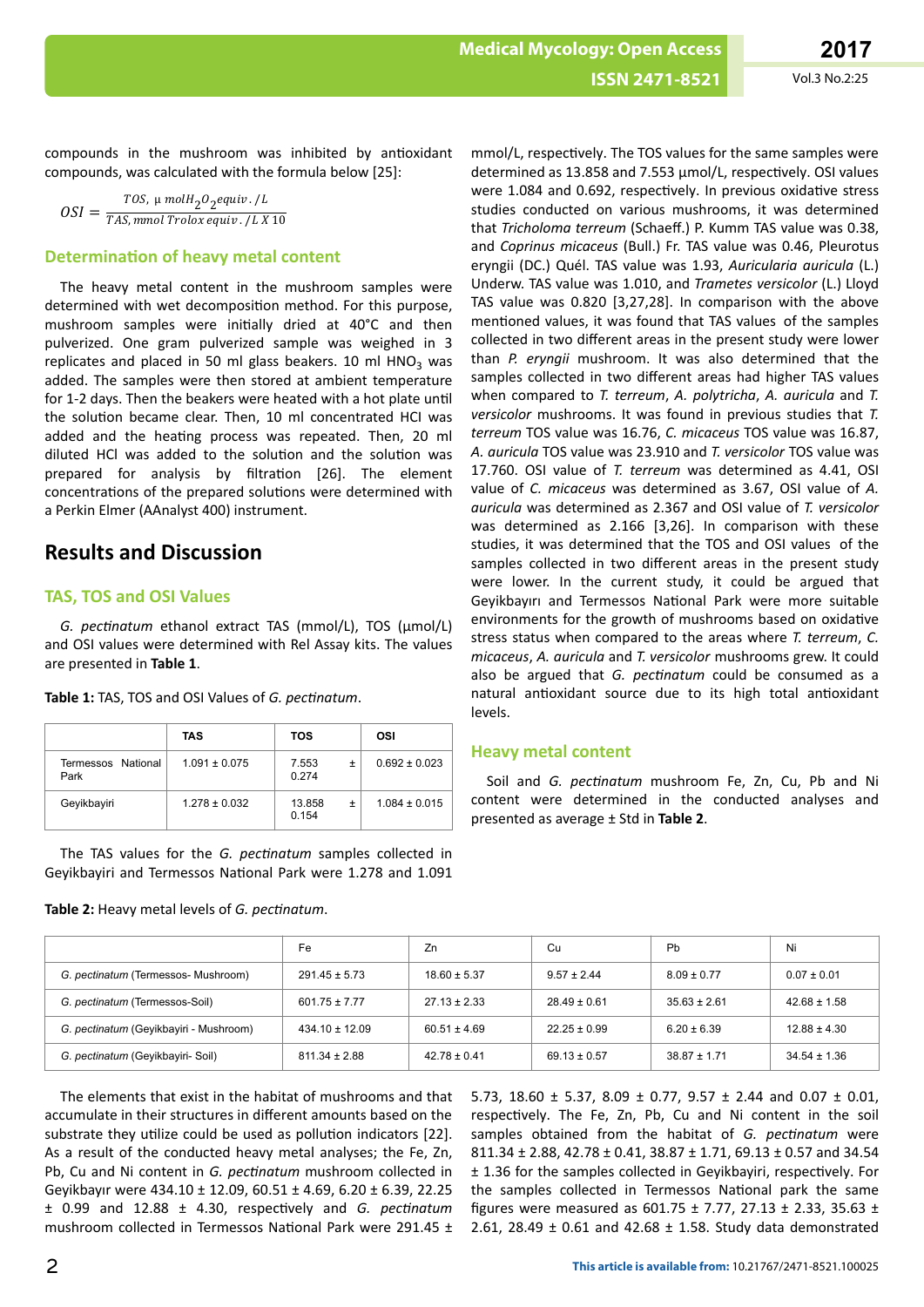**Medical Mycology: Open Access ISSN 2471-8521** Vol.3 No.2:25

that the heavy metal levels were higher in *G. pectinatum* collected in Geyikbayiri and the soil samples collected in this region. Thus, the content of the substrate found in the mushroom habitat seems to be reflected the heavy metal levels found in the mushroom structure. The minimum and maximum heavy metal content in mushrooms were determined as follows in the literature: 14.6-835 for Fe, 29.8-306 for Zn, 64.8-290 for Cu, 0.04-6.88 for Pb and 1.18-5.14 mg.kg-1 for Ni [29-31]. Compared to these values, it was determined that Fe content of samples collected from both areas in the present study were within the range that was determined in the literature. It was observed that the Zn content was lower in the samples collected in Termessos National Park when compared to the range reported in the literature. Cu content in both regions were lower than the range reported in the literature. It was determined that Pb content was higher than the range reported in the literature in samples collected in Termessos National Park. It was determined that the Ni content was lower than the range reported in the literature in the samples collected in Termessos National Park and higher in soil samples collected in Geyikbayiri area. It was considered thet the abovementioned differences in heavy metal content were due to the differences in substrate content in the environment where the mushrooms were collected.

## **Conclusion**

Based on the conducted study, it could be argued that the heavy metal content in the regions where *G. pectingtum* was collected were suitable. It was also determined that oxidative stress values differed between the regions. The high TAS values in *G. pectinatum* demonstrated that samples collected in more suitable sites based on oxidative stress values could be consumed as an alternative antioxidant source.

## **References**

- 1. El-Enshasy H, Elsayed EA, Aziz R, Wadaan MA (2013) Mushrooms and Truffles: Historical Biofactories for Complementary Medicine in Africa and in the Middle East. Evidence-Based Complementary and Alternative Medicine.
- 2. [Turkoglu A, Duru ME, Mercan N, Kivrak I, Gezer K \(2007\)](http://www.academia.edu/6564411/Antioxidant_and_antimicrobial_activities_of_Laetiporus_sulphureus_Bull._Murrill) Antioxidant and antimicrobial activities of *Laetiporus sulphureus* [\(Bull.\) Murrill. Food Chem 101: 267-273.](http://www.academia.edu/6564411/Antioxidant_and_antimicrobial_activities_of_Laetiporus_sulphureus_Bull._Murrill)
- 3. [Akgul H, Sevindik M, Coban C, Alli H, Selamoglu Z \(2017\) New](http://dx.doi.org/%2010.4172/2167-1206.1000239) Approaches in Traditional [and Complementary](http://dx.doi.org/%2010.4172/2167-1206.1000239) Alternative Medicine Practices: [Auricularia auricula and Trametes versicolor. J](http://dx.doi.org/%2010.4172/2167-1206.1000239) [Tradit Med Clin Natur 6: 239.](http://dx.doi.org/%2010.4172/2167-1206.1000239)
- 4. Orangi M, Pasdaran A, Shanehbandi D, Kazemi T, Yousefi B, et al. (2016) Cytotoxic and Apoptotic Activities of Methanolic Subfractions of *Scrophularia oxysepala* against Human Breast Cancer Cell Line. Evidence-Based Complementary and Alternative Medicine.
- 5. [Pasdaran A, Delazar A, Ayatollahi SA, Pasdaran A \(2017\) Chemical](https://www.ncbi.nlm.nih.gov/pmc/articles/PMC5423259/) composition and biological activities [of methanolic extract of](https://www.ncbi.nlm.nih.gov/pmc/articles/PMC5423259/) [Scrophularia oxysepala Boiss. Iran J Pharm Res 16: 338-346.](https://www.ncbi.nlm.nih.gov/pmc/articles/PMC5423259/)
- 6. [Stajić M, Vukojević J, Knežević A, Laušević SD, Milovanović I \(2013\)](http://dx.doi.org/10.2174/15680266113136660192%20·) Antioxidant protective effects [of mushroom metabolites. Curr Top](http://dx.doi.org/10.2174/15680266113136660192%20·) [Med Chem 13: 2660-76.](http://dx.doi.org/10.2174/15680266113136660192%20·)
- 7. [Kahlos K, Kangas L, Hiltunen R \(1987\)](https://www.scienceopen.com/document?vid=0076f800-3551-474a-8638-3c96accf8ecf) Antitumor activity of some compounds and fractions [from an n-hexane extract of](https://www.scienceopen.com/document?vid=0076f800-3551-474a-8638-3c96accf8ecf) *Inonotus obliquus* [in vitro. Acta Pharm Fennica 96: 33-40.](https://www.scienceopen.com/document?vid=0076f800-3551-474a-8638-3c96accf8ecf)
- 8. [McMorris TC, Kelner MJ, Wang W, Estas LA, Montoya MA, et al.](http://dx.doi.org/%2010.1021/jo00051a037) (1992) Structure-activity relationships [of illudin analogs with](http://dx.doi.org/%2010.1021/jo00051a037) improved therapeutic [index. J Org Chem 57: 6876-83.](http://dx.doi.org/%2010.1021/jo00051a037)
- 9. [Burczyk J, Gawron A, Slotwinska M, Smietana B, Terminska K](https://www.researchgate.net/publication/14265330_Antimitotic_activity_of_aqueous_extracts_of_Inonotus_obliquus) (1996) Antimitotic activity [of aqueous extracts of](https://www.researchgate.net/publication/14265330_Antimitotic_activity_of_aqueous_extracts_of_Inonotus_obliquus) *Inonotus obliquus*[. Boll Chim Farm 135: 306-9.](https://www.researchgate.net/publication/14265330_Antimitotic_activity_of_aqueous_extracts_of_Inonotus_obliquus)
- 10. [Brandt CR, Piraino F \(2000\) Mushroom](https://www.researchgate.net/publication/285759112_Mushroom_antivirals) antivirals. Recent Res Dev Antimicrob [Agents Chemother 4: 11-26.](https://www.researchgate.net/publication/285759112_Mushroom_antivirals)
- 11. [Lam YW, Ng TB, Wang HX \(2001\)](http://dx.doi.org/10.1006/bbrc.2001.6036) Antiproliferative and antimitogenic activities in a peptide from puffball mushroom *ĂůǀĂƟĂ caelata*[. Biochem Biophys Res Commun 289: 744-9.](http://dx.doi.org/10.1006/bbrc.2001.6036)
- 12. [Sano M, Yoshino K, Matsuzawa T, Ikekawa T \(2002\) Inhibitory](http://dx.doi.org/10.1615/IntJMedMushr.v4.i1.40) effects [of edible higher basidiomycetes mushroom extracts on](http://dx.doi.org/10.1615/IntJMedMushr.v4.i1.40) [mouse type IV allergy. Int J Med Mushrooms 4: 37-41.](http://dx.doi.org/10.1615/IntJMedMushr.v4.i1.40)
- 13. [Barros L, Calhelha RC, Vaz JA, Ferreira ICFR,](http://dx.doi.org/%2010.1007/s00217-006-0394-x) Baptista P, et al. (2007) Antimicrobial activity and bioactive [compounds of Portuguese](http://dx.doi.org/%2010.1007/s00217-006-0394-x) [wild edible mushrooms methanolic extracts. Eur Food Res Technol](http://dx.doi.org/%2010.1007/s00217-006-0394-x) [225: 151-156.](http://dx.doi.org/%2010.1007/s00217-006-0394-x)
- 14. [Olennikov DN, Tankhaeva LM, Agafonova SV \(2011\)](http://dx.doi.org/10.1134/S0003683811040107) Antioxidant Components of *Laetiporus sulphureus* [\(Bull.: Fr.\) Murr. Fruit](http://dx.doi.org/10.1134/S0003683811040107) [Bodies. Appl Biochem Microbiol 47: 419-425.](http://dx.doi.org/10.1134/S0003683811040107)
- 15. [Sudha G, Vadivukkarasi S, Shree RBI, Lakshmanan P \(2012\)](http://dx.doi.org/10.1007/s10068-012-0086-1) Antioxidant Activity [of Various Extracts from an Edible Mushroom](http://dx.doi.org/10.1007/s10068-012-0086-1) [Pleurotus ostreatus. Food Science Biotechnol 21: 661-668.](http://dx.doi.org/10.1007/s10068-012-0086-1)
- 16. [Tian Y, Zeng H, Xu Z, Zheng B, Lin Y, et al. \(2012\) Ultrasonic-assisted](http://dx.doi.org/10.1016/j.carbpol.2011.12.042) extraction and antioxidant activity [of polysaccharides recovered](http://dx.doi.org/10.1016/j.carbpol.2011.12.042) from white button mushroom ([Agaricus bisporus](http://dx.doi.org/10.1016/j.carbpol.2011.12.042)). Carbohydrate [Polymers 88: 522-529.](http://dx.doi.org/10.1016/j.carbpol.2011.12.042)
- 17. [Jo EK, Heo DJ, Kim JH, Lee YH, Ju YC, et al. \(2013\) The](https://doi.org/10.1007/s11947-012-0793-x) Effects of Subcritical [Water Treatment on](https://doi.org/10.1007/s11947-012-0793-x) Antioxidant Activity of Golden [Oyster Mushroom. Food Bioproc Technol 6: 2555-2561.](https://doi.org/10.1007/s11947-012-0793-x)
- 18. [Sun L, Bai X, Zhuang Y \(2014\)](https://doi.org/10.1007/s13197-012-0827-4) Effect of different cooking methods [on total phenolic contents and](https://doi.org/10.1007/s13197-012-0827-4) antioxidant activities of four [Boletus mushrooms. J Food Sci Technol 51: 3362-3368.](https://doi.org/10.1007/s13197-012-0827-4)
- 19. [Acharya K, Ghosh S, Khatua S, Mitra P \(2016\)](https://doi.org/10.1007/s00003-015-0977-1) Pharmacognostic standardization and antioxidant [capacity of an edible mushroom](https://doi.org/10.1007/s00003-015-0977-1) Laetiporus [sulphureus. J Verbr Lebensm 11: 33-42](https://doi.org/10.1007/s00003-015-0977-1).
- 20. [Witzany G \(2010\) Uniform](http://dx.doi.org/%2010.4331/wjbc.v1.i5.160) categorization of biocommunication in [bacteria, fungi and plants. World J Biol Chem 1: 160-180.](http://dx.doi.org/%2010.4331/wjbc.v1.i5.160)
- 21. [Sarikurkcu C, Copur M, Yildiz D, Akata I \(2011\) Metal](http://dx.doi.org/%20%2010.1016/j.foodchem.2011.03.097) concentration [of wild edible mushrooms in Soguksu](http://dx.doi.org/%20%2010.1016/j.foodchem.2011.03.097) National Park in Turkey. [Food Chemistry 128: 731-734.](http://dx.doi.org/%20%2010.1016/j.foodchem.2011.03.097)
- 22. [Sevindik M, Akgul H, Bal C \(2017\)](http://dx.doi.org/%2010.16984/saufenbilder.09547) Determination of Oxidative [Stress Status of Ompholatus olearius Gathered From Adana and](http://dx.doi.org/%2010.16984/saufenbilder.09547) [Antalya Provinces in Turkey. J Sci 21: 324-327](http://dx.doi.org/%2010.16984/saufenbilder.09547).
- 23. [Mleczek M, Niedzielski P, Kalac P, Budka A, Siwulski M, et al. \(2016\)](http://dx.doi.org/%2010.1007/s11356-016-6760-8.) Multielemental [analysis of 20 mushroom species growing near a](http://dx.doi.org/%2010.1007/s11356-016-6760-8.) heavily trafficked [road in Poland. Environ Sci Pollut Res Int 23:](http://dx.doi.org/%2010.1007/s11356-016-6760-8.) [16280-16295.](http://dx.doi.org/%2010.1007/s11356-016-6760-8.)
- 24. [Erel O \(2004\) A novel automated direct measurement method for](http://dx.doi.org/%2010.1016/j.clinbiochem.2003.11.015) total antioxidant [capacity using a new](http://dx.doi.org/%2010.1016/j.clinbiochem.2003.11.015) generation, more stable ABTS radicalcation. [Clin Biochem 37: 277-85.](http://dx.doi.org/%2010.1016/j.clinbiochem.2003.11.015)
- 25. [Erel O \(2005\) A new automated colorimetric method for](http://dx.doi.org/%2010.1016/j.clinbiochem.2005.08.008) [measuringtotal oxidant status. Clin Biochem 38: 1103-1111.](http://dx.doi.org/%2010.1016/j.clinbiochem.2005.08.008)
- © Under License of Creative Commons Attribution 3.0 License 3.0 Significant 3.0 License 3.3